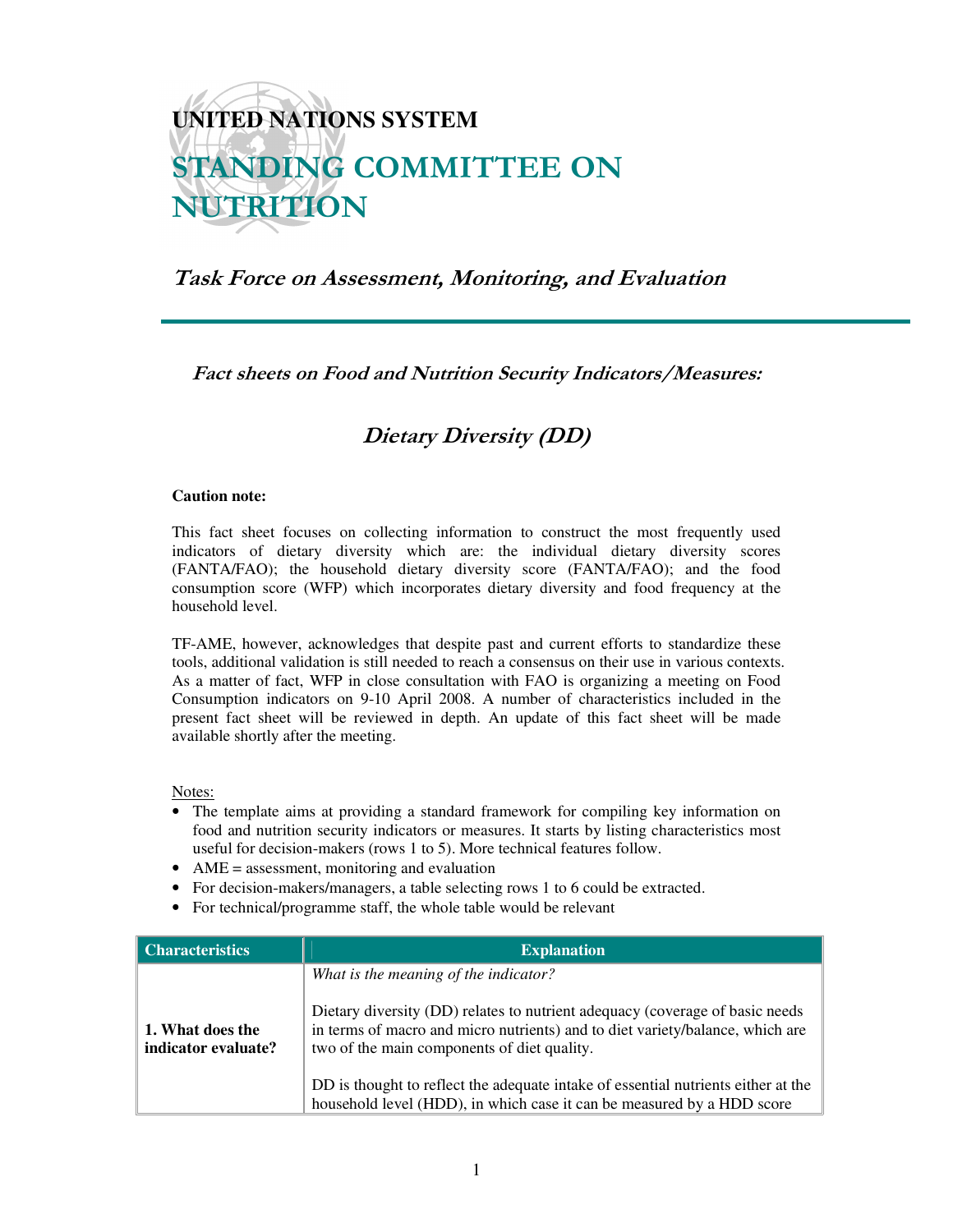| <b>Characteristics</b>                                                                     | <b>Explanation</b>                                                                                                                                                                                                                                                                                                                                                                                                                                              |
|--------------------------------------------------------------------------------------------|-----------------------------------------------------------------------------------------------------------------------------------------------------------------------------------------------------------------------------------------------------------------------------------------------------------------------------------------------------------------------------------------------------------------------------------------------------------------|
|                                                                                            | (HDDS) or by a Food Consumption Score (FCS), or at the individual level                                                                                                                                                                                                                                                                                                                                                                                         |
|                                                                                            | (IDD), in which case it can be measured by an IDD score (IDDS).                                                                                                                                                                                                                                                                                                                                                                                                 |
| 2. Which are the<br>target population<br>groups for the<br>indicator?                      | For which population $group(s)$ is the indicator relevant?                                                                                                                                                                                                                                                                                                                                                                                                      |
|                                                                                            | HDDS or FCS have no specific target and are relevant in any population<br>group.                                                                                                                                                                                                                                                                                                                                                                                |
|                                                                                            | IDD scores target more specifically young children and women of<br>childbearing age, because of the importance of micronutrient adequacy for<br>growth, development and protection of the fetus and infant.                                                                                                                                                                                                                                                     |
| 3. For which purpose<br>is the indicator<br>collected?                                     | What use is made of the indicator at different levels (individual, household,<br>community, district, national, regional, global)?                                                                                                                                                                                                                                                                                                                              |
|                                                                                            | The scores that reflect DD are key elements to any comprehensive analysis of<br>the food security situation at the individual, household or community level.                                                                                                                                                                                                                                                                                                    |
|                                                                                            | Both HDDS and FCS, but not IDDS, are used to identify food access and<br>consumption problems at the population's level.                                                                                                                                                                                                                                                                                                                                        |
|                                                                                            | All scores can also be used as part of any food security and nutrition<br>information system, at the regional or national level. They can help in early<br>warning systems and in targeting of interventions. They are also used at the<br>community level for the evaluation of programmes aiming at improving<br>population's food security and nutrition.                                                                                                    |
|                                                                                            | However, scores to capture DD still need further standardization to be used at<br>the global level. Also, they shouldn't be used alone as they reflect only part<br>of the food and nutrition security components (i.e. food consumption).                                                                                                                                                                                                                      |
| 4. What is the<br>relevance of the<br>indicator for<br>nutrition and food<br>security AME? | To what extent does the indicator reflect nutritional status, food security, the<br>health and care situation and their evolution?                                                                                                                                                                                                                                                                                                                              |
|                                                                                            | At the household level, scores are mainly used as proxies of food security;<br>they are correlated to the energy adequacy of intakes, i.e. to the ability of the<br>household to cover basic energy needs of its members. They have been<br>shown to be associated with various other measures of household food<br>security related to access. However they are not directly related to the<br>nutritional status of household members.                        |
|                                                                                            | IDD is more a proxy of the nutrient (mainly micronutrient) adequacy of the<br>diet of an individual. It has been shown to be associated with the mean<br>micronutrient adequacy of the diet of both breastfed and non-breastfed<br>children, of adolescent and of adults as well. IDD has also been shown to be<br>associated with the nutritional status of individuals (children under 5,<br>women) after controlling for confounding socio-economic factors. |
|                                                                                            | All DD scores are relevant for assessment (situation analysis and diagnosis),<br>monitoring and evaluation of food security situation. Despite the relationship<br>between IDD and individual nutritional status, the use of such an indicator for<br>nutrition situation AME is still in debate.                                                                                                                                                               |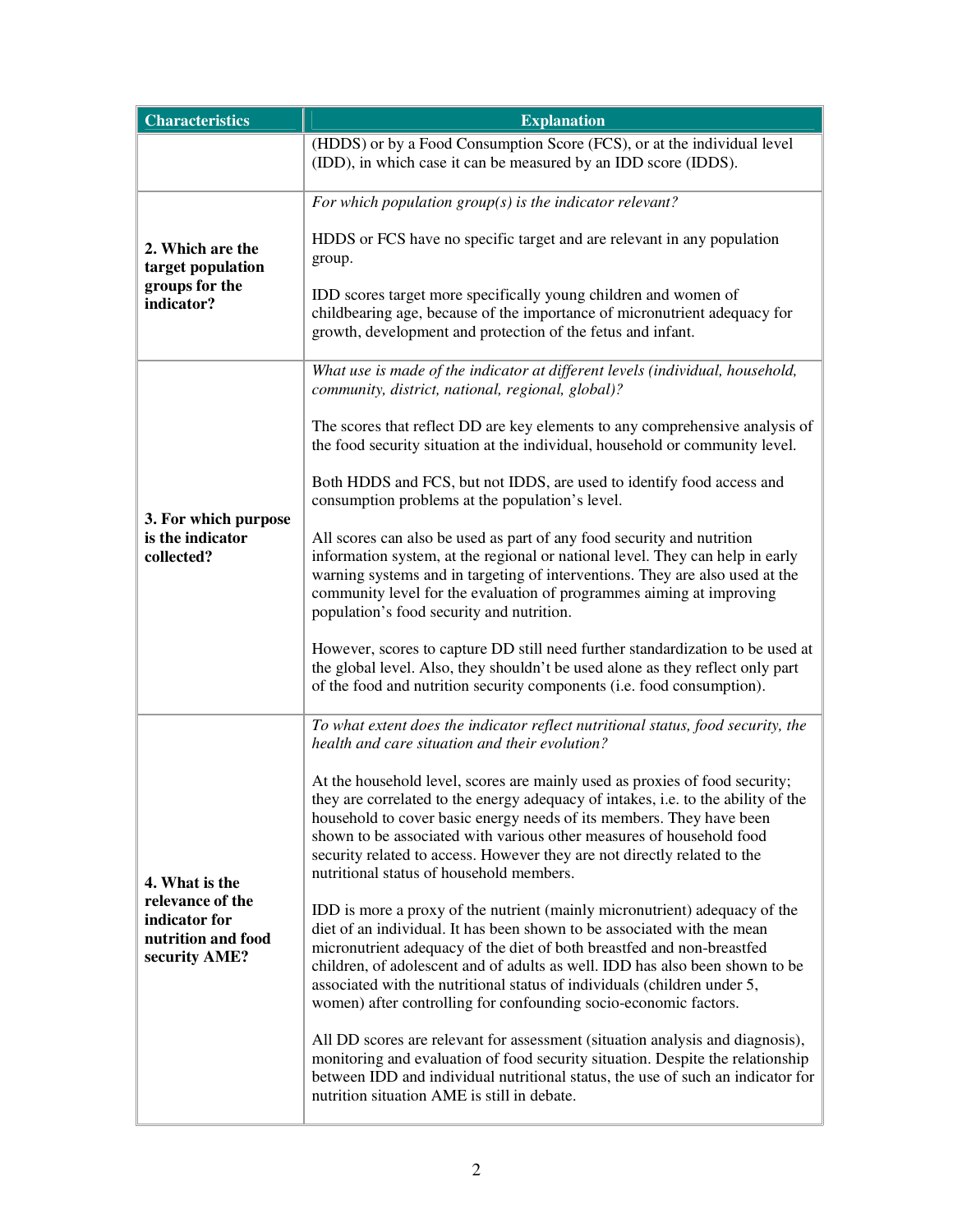| <b>Characteristics</b>                                                  | <b>Explanation</b>                                                                                                                                                                                                                                                                                                                                                                                                                                                                                                                                                                                                                                                                                                                                                                                                                                                                                                                                                                                                                                                                                                                                                                                                                                                                                                      |
|-------------------------------------------------------------------------|-------------------------------------------------------------------------------------------------------------------------------------------------------------------------------------------------------------------------------------------------------------------------------------------------------------------------------------------------------------------------------------------------------------------------------------------------------------------------------------------------------------------------------------------------------------------------------------------------------------------------------------------------------------------------------------------------------------------------------------------------------------------------------------------------------------------------------------------------------------------------------------------------------------------------------------------------------------------------------------------------------------------------------------------------------------------------------------------------------------------------------------------------------------------------------------------------------------------------------------------------------------------------------------------------------------------------|
| 5. What is the<br>relevance of the<br>indicator for poverty<br>AME?     | To what extent does the indicator reflect the socio-economic situation and its<br>evolution?<br>DD scores have been shown to be strongly linked to socioeconomic<br>characteristics of households or individuals. Household exhibiting lower<br>HDDS or lower FCS and individuals with lower IDDS are more likely to<br>belong to the lowest quintiles of poverty indices.                                                                                                                                                                                                                                                                                                                                                                                                                                                                                                                                                                                                                                                                                                                                                                                                                                                                                                                                              |
| 6. What is the<br>relevance of the<br>indicator for MDGs<br>AME?        | To what extent does the indicator reflect progress made towards the<br>achievement of the MDGs?<br>As indicators of the diet quality, DD scores are of direct relevance to MDG 1;<br>Achieving better DD is also of great help in pursuing MDGs 4, 5 and 6.                                                                                                                                                                                                                                                                                                                                                                                                                                                                                                                                                                                                                                                                                                                                                                                                                                                                                                                                                                                                                                                             |
| 7. How is the<br>indicator<br>constructed?                              | Which data are required for the indicator?<br>DD is assessed through different scores that are derived from questionnaires.<br>Examples of these questionnaires can be found at the following address:<br>http://www.foodsec.org/tools_nut.htm<br>DD scores are defined as the number of foods or food groups consumed by<br>an individual (IDDS) or by any member of the household inside the home<br>(HDDS) over a reference time period. The recommended reference time<br>period is the last 24 hours. Food grouping can be different according to<br>objectives, putting emphasis on energy-dense foods or micronutrient-rich<br>foods. In most cases, the final number of food groups varies from 5 to 14,<br>depending on the main characteristic of the diet that the score intend to reflect<br>(i.e. energy or micronutrient adequacy).<br>FCS is calculated over a reference time period of 7 days and based on a list of<br>8 food groups. Different weights, ranging from 0.5 to 4, are applied to the<br>food groups according to their nutrient density. The consumption frequencies<br>are summed for each food group (with an upper limit of 7). FCS is computed<br>by multiplying frequencies and weights for each food group and summing<br>values over the 8 groups (theoretical range $= 0-112$ ). |
| 8. Which reference(s)<br>is(are) used to<br>interpret the<br>indicator? | Against which reference, standard or threshold is the indicator compared in<br>order to interpret it at individual and at population levels?<br>There is currently no standard list of foods or food groups, and no cut-off<br>point, upon which the international community agrees for a broad use in all<br>contexts. However, a huge research work is currently ongoing and several<br>propositions have already been made to standardize the indicators; notably:<br>Standard food groupings (but still no cut-point) have been proposed<br>for both HDDS (12 food groups) and IDDS (14 food groups) by<br>FANTA and FAO;<br>For IDDS among children 6-23 months of age, an indicator of<br>'minimum dietary diversity' has been defined as the proportion of<br>children who received foods from at least 4 food groups the previous<br>day, using a standardized list of 7 food groups. Research work is<br>ongoing for defining a similar indicator among women of<br>childbearing age.<br>A categorization of the FCS has been proposed to define 3 profiles of                                                                                                                                                                                                                                                 |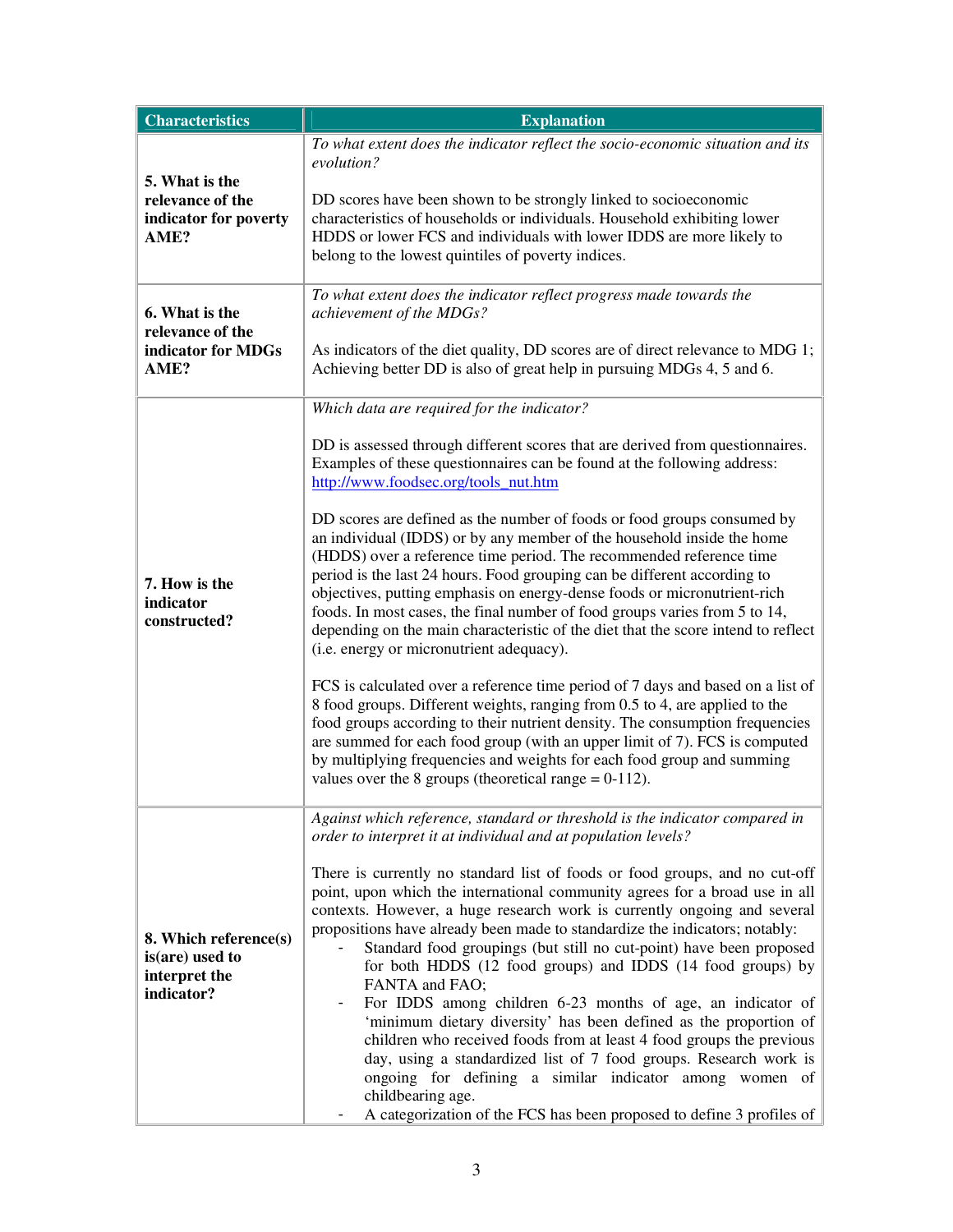| <b>Characteristics</b>                                                     | <b>Explanation</b>                                                                                                                                                                                                                                                                                                                                                                                                                                                         |
|----------------------------------------------------------------------------|----------------------------------------------------------------------------------------------------------------------------------------------------------------------------------------------------------------------------------------------------------------------------------------------------------------------------------------------------------------------------------------------------------------------------------------------------------------------------|
|                                                                            | household's diet, respectively as 'poor' (FCS ranging from 0 to 21),<br>'borderline (FCS above 21 and up to 35) or 'acceptable' (FCS above<br>35).                                                                                                                                                                                                                                                                                                                         |
|                                                                            | At the household level a recent work concluded that, mainly due to the<br>diversity of contexts, a universal threshold linking DD and adequacy of<br>energy intakes would probably be difficult to find.                                                                                                                                                                                                                                                                   |
| 9. Which type of<br>analysis should be<br>conducted with the<br>indicator? | Which cross-tabulations and other causal analyses are appropriate in<br>conjunction with the indicator to assist with its interpretation and use?                                                                                                                                                                                                                                                                                                                          |
|                                                                            | For internal validation purposes, it is recommended that DD scores are cross-<br>tabulated with other indicators of food consumption and food security, when<br>available in the same data set/survey sample.                                                                                                                                                                                                                                                              |
|                                                                            | For basic analytical purposes (in-depth description, interpretation), cross-<br>tabulations with socio-demographic and socio-economic data are useful.                                                                                                                                                                                                                                                                                                                     |
|                                                                            | IDDS can also be cross-tabulated also with anthropometric status of<br>individuals (children under 5, women) after controlling for confounding<br>socio-economic factors.                                                                                                                                                                                                                                                                                                  |
|                                                                            | Whenever possible, comparisons with results for the same indicators from<br>neighboring contexts and/or different times or seasons are of great help for a<br>situation analysis.                                                                                                                                                                                                                                                                                          |
| 10. What are the<br>practical<br>requirements to use<br>the indicator?     | Which equipment, staff, skills and other resources are required to collect the<br>data and interpret the indicator?                                                                                                                                                                                                                                                                                                                                                        |
|                                                                            | DD questionnaires are very simple in their conception and use. They require<br>only minimal staff training. However, they need to be adapted to each<br>context. In particular, the food groups list to be used in the questionnaire<br>(which is not necessarily the one that will be used to compute the score and<br>often range from 9 to 25 food items/groups) must be carefully designed and a<br>list of examples of foods for each food group must be established. |
|                                                                            | The computation of the scores and basic comparisons can be done with no<br>specific analytical skills. However, minimum technical background in<br>nutritional epidemiology is required for further analysis and interpretation of<br>the results of whole surveys.                                                                                                                                                                                                        |
|                                                                            | What are the main weaknesses in and constraints to using the indicator?                                                                                                                                                                                                                                                                                                                                                                                                    |
| 11. What are the<br>main limitations of<br>the indicator?                  | Establishing the food groups list to be used in the questionnaire requires a<br>good knowledge of local diet and of the nutrient value of local foods. This<br>step should therefore be done preferably by nutritionists.                                                                                                                                                                                                                                                  |
|                                                                            | It is often recommended that a minimal quantity of foods must be consumed<br>so that the corresponding food group can be counted in the score. To define<br>how this minimal quantity can be practically acknowledged when<br>administering the questionnaire is sometimes critical.                                                                                                                                                                                       |
|                                                                            | It is also necessary to decide how several ingredients entering in the                                                                                                                                                                                                                                                                                                                                                                                                     |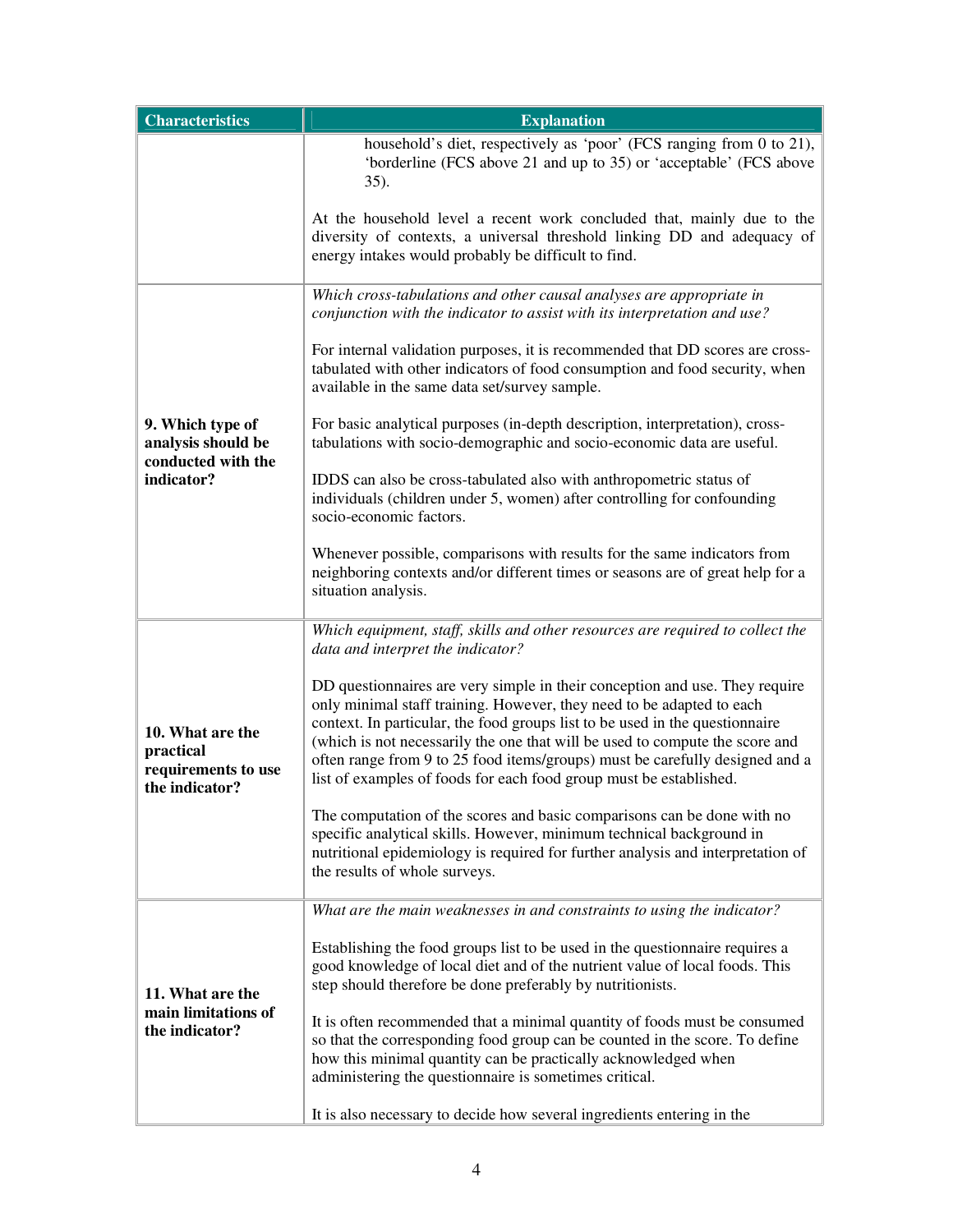| <b>Characteristics</b>                                           | <b>Explanation</b>                                                                                                                                                                                                                                                                                                                                                       |
|------------------------------------------------------------------|--------------------------------------------------------------------------------------------------------------------------------------------------------------------------------------------------------------------------------------------------------------------------------------------------------------------------------------------------------------------------|
|                                                                  | composition of mixed dishes should be accounted for.                                                                                                                                                                                                                                                                                                                     |
|                                                                  | Research is still needed to define how to deal with micronutrient enriched<br>foods and with foods coming from food aid.                                                                                                                                                                                                                                                 |
|                                                                  | Seasonality is always an issue for DD assessment due to the seasonal<br>availability of certain foods. For comparative purposes scores or indices must<br>be collected at the same period of the year. In the case of a unique<br>assessment, there is still a debate on the most appropriate season.                                                                    |
|                                                                  | DDS based on 24-hour recall, either at the household or individual level, are<br>proxies for habitual diet. They give a valid picture of the dietary diversity at<br>the community level only. No individual/household targeting can be done<br>based on these scores.                                                                                                   |
|                                                                  | What are the main positive qualities of the indicator?                                                                                                                                                                                                                                                                                                                   |
| 12. What are the<br>main strengths of the<br>indicator?          | The main strength of DD indicators is that they are very simple tools that can<br>be used very easily by local staffs. They can also be analyzed and interpreted<br>at the decentralized level.                                                                                                                                                                          |
|                                                                  | Even if there is still some lack of standardization, such indicators are very<br>useful at the local or national level for targeting, monitoring and evaluation<br>purposes.                                                                                                                                                                                             |
| 13. In which context<br>is the indicator most<br>appropriate?    | In which type of situation (sudden onset crisis, slow onset crisis, post-crisis,<br>'stable' situation) is the indicator most suitable?                                                                                                                                                                                                                                  |
|                                                                  | A lot of the research work on DD indicators has been done in stable<br>situations and in rural settings. However the FCS has been mainly applied in<br>emergency and crisis-prone contexts and its usefulness for food security<br>analysis has been ascertained.                                                                                                        |
| 14. Where can data<br>and results on this<br>indicator be found? | From which sources, websites, reports etc. can data and results on the<br>indicator be found?                                                                                                                                                                                                                                                                            |
|                                                                  | IDDS (women and young children) are now part of the Demographic and<br>Health Survey (DHS) questionnaires (starting from 2005 / DHS-IV).<br>Corresponding DHS reports are available from ORC Macro website<br>(http://www.measuredhs.com/pubs/browse_type.cfm).                                                                                                          |
|                                                                  | FCS is mainly used by WFP within the most recent Comprehensive Food<br>Security and Vulnerability Analysis (CFSVA) surveys and in Emergency<br>Food Security Assessment (EFSA) that can collect household-level data (i.e.<br>generally not the very initial assessments). Reports are available from WFP<br>website (http://vam.wfp.org/cfsva and http://odan.wfp.org). |
| 15. Which guidance<br>can be consulted on<br>the indicator?      | Which reference documents exist on the collection, interpretation and use of<br>the indicator?                                                                                                                                                                                                                                                                           |
|                                                                  | Swindale, Anne, and Paula Bilinsky. Household Dietary Diversity<br>Score (HDDS) for Measurement of Household Food Access:                                                                                                                                                                                                                                                |